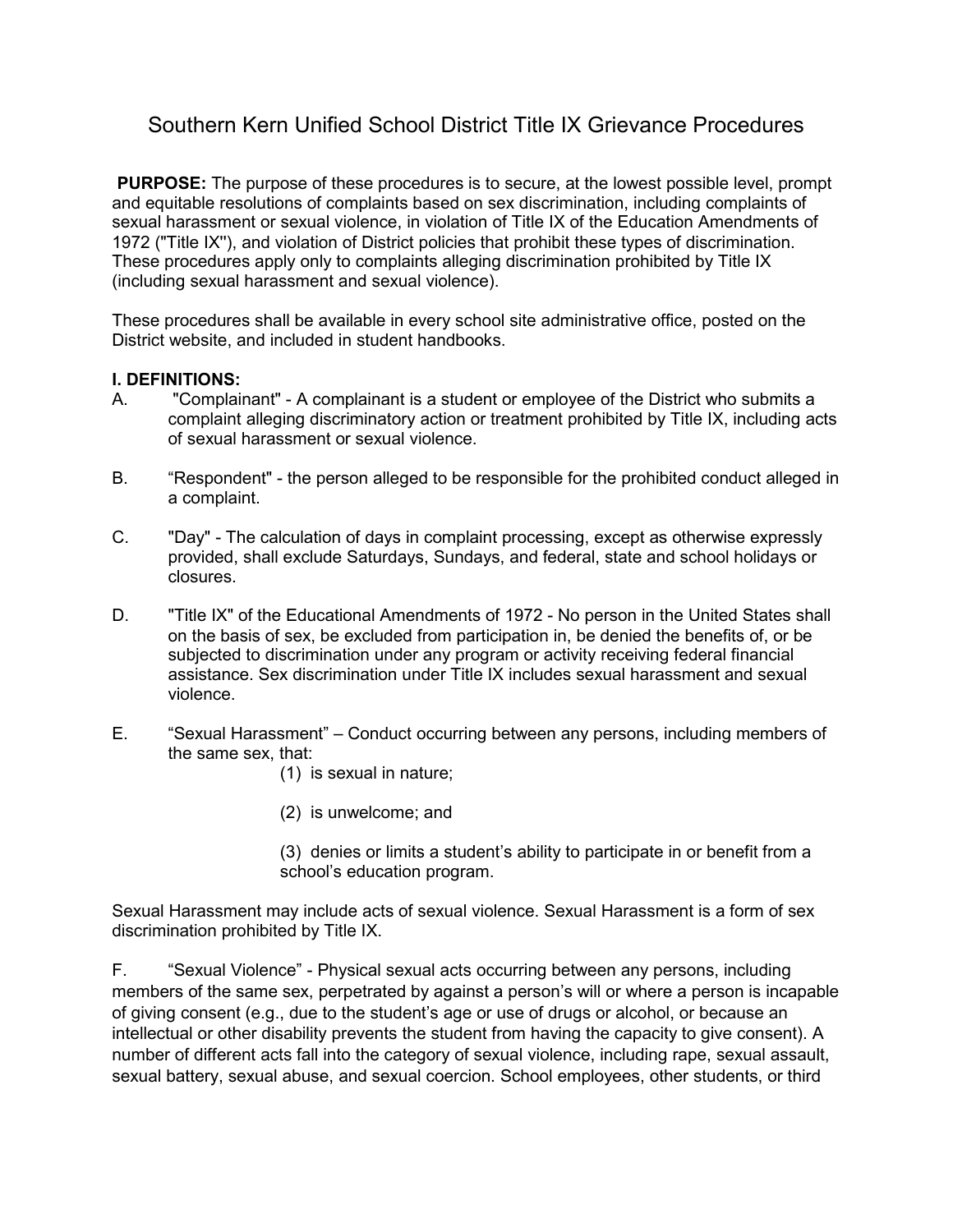parties can carry out sexual violence. All such acts of sexual violence are forms of sex discrimination prohibited by Title IX.

- G. "Complaint Submission Date" the date on which a written complaint was received by the Title IX Coordinator.
- H. ''Neutral and objective investigator/administrator" an administrator or designated investigator who is not the subject of a complaint or is not a Complainant.

# **II. PROCEDURAL REQUIREMENTS.**

- **A. Time Limits.** A complaint under this procedure should be filed as soon as possible after the time of occurrence of the alleged violation(s) of Title IX. Failure of a complainant or appellant to comply with any time limitation in the complaint procedure may result in dismissal of the complaint and/or denial of the appeal. Dismissal shall not preclude the individual's right to pursue the complaint through other appropriate external agencies. If a district representative fails to comply with any time limitation in the complaint procedure, the Complainant may immediately proceed to the next level permitted by these Procedures.
- **B.** Service. Service of any notice or decision provided for under this procedure shall be deemed effective on the person served as of the date of delivery, if personally served, faxed or emailed, or effective three (3) calendar days of deposit by first class mail if delivered by mail.

#### **C. Confidentiality.**

- 1. Confidentiality will be maintained to the greatest extent possible. Any information gathered during an informal procedure may be used during a formal procedure, if initiated. While there can be no assurance of complete confidentiality, complaints under this procedure will be treated as sensitive information not to be shared with others except in limited circumstances. Examples of exceptions to maintaining confidentiality include:
	- information the law requires to be reported.

• information imparted to others in supervisory positions in order to further an investigation or halt a discriminatory practice.

• information given to the respondent in order to have sufficient information to respond to the allegations.

- 2. The District will take all reasonable steps to investigate and respond to a complaint consistent with a request by the complaining party not to disclose his/her name. However, such requests for confidentiality may limit the District's ability to adequately investigate and respond to the allegations raised in the complaint.
- 3. Requests for confidentiality, therefore, will be evaluated in the context of the District's responsibility to provide a safe and nondiscriminatory environment for all students, and the request will be weighed against whatever factors the District deems relevant, including, without limitation:
	- the complainant's age;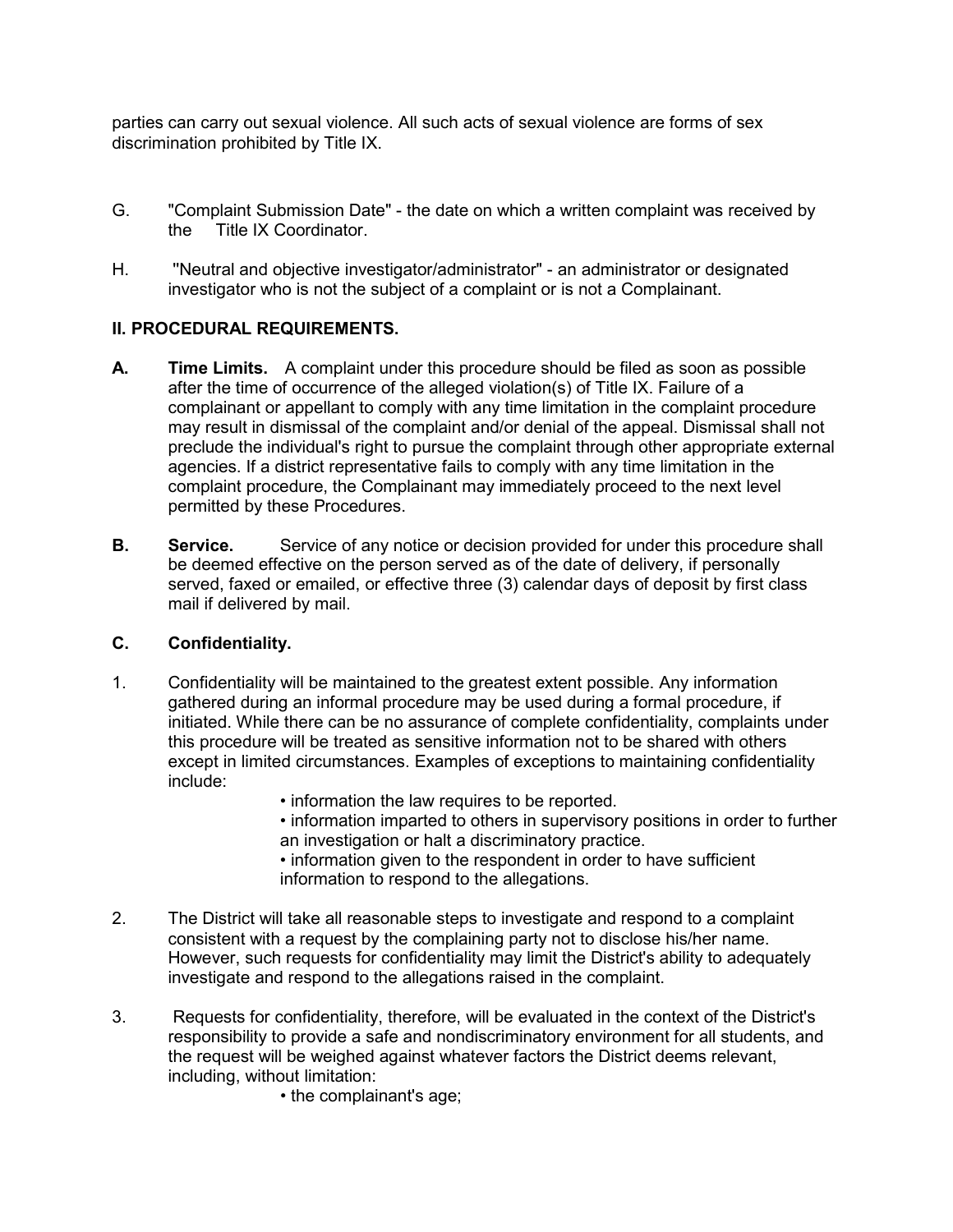• circumstances that suggest there is an increased risk of future acts of harassment and/or sexual violence under similar circumstances; and

• whether the District possesses other means to obtain relevant evidence (e.g., security cameras or personnel, physical evidence).

4. All parties to a grievance, including the Complainant, Respondent and witnesses, have privacy interests and, therefore, all parties should be cautioned not to divulge or publicize the nature of the proceedings or the identity of those involved outside the scope of the investigation.

#### **III. INFORMAL AND FORMAL PROCESSES.**

#### **A. INFORMAL RESOLUTION PROCESS**:

Informal resolution may be an appropriate choice when the conduct involved is not of a serious or repetitive nature and disciplinary action is not required to remedy the situation. No formal investigation is involved in the informal resolution process, and the informal resolution process shall not be considered a precondition for the filing of a formal written complaint pursuant to Section III.B., below.

- 1. A written request for informal resolution must be made within ten (10) days of the date of the alleged incident. The school principal or designee shall determine whether the nature of the problem is such that it is likely to be resolved by agreement on an informal basis.
- 2. Methods for informal resolution may include, but are not limited to, coaching the person on how to directly address a situation which is causing a problem; mediating the dispute with the parties; developing written behavior expectations of the alleged offender to redirect conduct; assisting with the resolution of a real or perceived problem; or arranging a documented meeting with the alleged offender that involves a discussion of the sex discrimination and sexual harassment policies and requirements for compliance.
- 3. The principal or designee shall document any informal resolution, and a copy of such documentation shall be forwarded to the Title IX Coordinator within three (3) days of resolution.

#### 4.

# **B. FORMAL COMPLAINT PROCEDURES:**

Initiation of the formal complaint procedures requires a written complaint. All written complaints regarding harassment or discrimination of students or employees in violation of Title IX shall be submitted:

Title IX Coordinator: Leanne Hargus [lhargus@skusd.k12.ca.us](mailto:lhargus@skusd.k12.ca.us) Educational Services 2601 Rosamond Blvd. Rosamond, CA 93560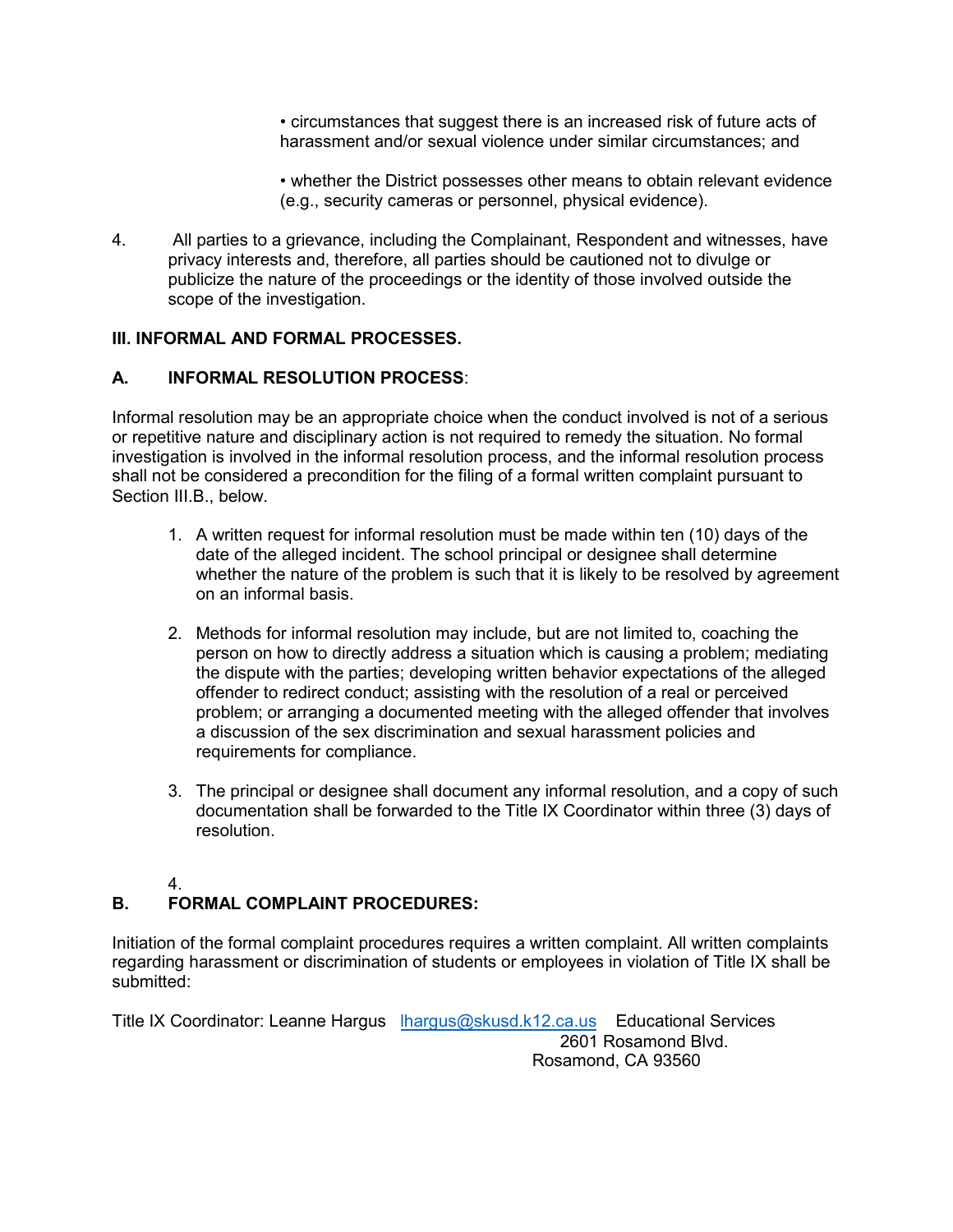#### **Step 1 - Reporting Complaints.**

- (a) The Complainant may obtain a Complaint Form from the Title IX Coordinator, Human Resources Department, school principal, or the District website. The Complainant may attach a written narrative explaining the nature of the complaint to the Form. The Complaint Form or narrative shall contain information that describes the conduct that has violated prohibitions against sex discrimination, including sexual harassment and sexual violence, and identify with reasonable particularity the respondent(s) and any witnesses to the alleged conduct.
- (b) If the Complainant is unwilling or unable to provide a written statement including the information set forth above, but nonetheless expresses their intent to file a formal written complaint, the Title IX Coordinator or designee shall ask for such details in an oral interview and file a written complaint on behalf of the Complainant. In the event the Complainant is a student with disabilities, the Title IX Coordinator or designee will carefully review the reporting student's IEP or 504 plan to determine what specific accommodations that child should have to aid in their reporting such written complaint.
- (c) Any District employee who either reasonably believes a student has been discriminated against based on sex or who receives a complaint of sex discrimination, harassment or violence from a student (or staff member on behalf of a student) through informal verbal communication or other means (such as email) shall immediately take the following steps to preserve evidence in the event that a written complaint is filed:

1. Report the incident to the Title IX Coordinator.

2. The Title IX Coordinator and/or Designee shall obtain written statements from all witnesses to the incident, including staff, students and, if appropriate third parties;

3. In the event that the incident meets the definition of sexual violence as set forth above, the Title IX Coordinator and/or Designee shall: (a) Report the incident to local law enforcement officials pursuant to District procedures; and (b) file a Child Protective Services report pursuant to the District Child Abuse and Neglect Reporting Procedures;

4. The Title IX Coordinator or Designee shall preserve any evidence of the incident, including, without limitation, incident reports, text messages, images, postings on social media and available video recordings from security cameras.

The above requirements are not intended to limit any District employee's right to file a written complaint pursuant to these Procedures if that individual so chooses.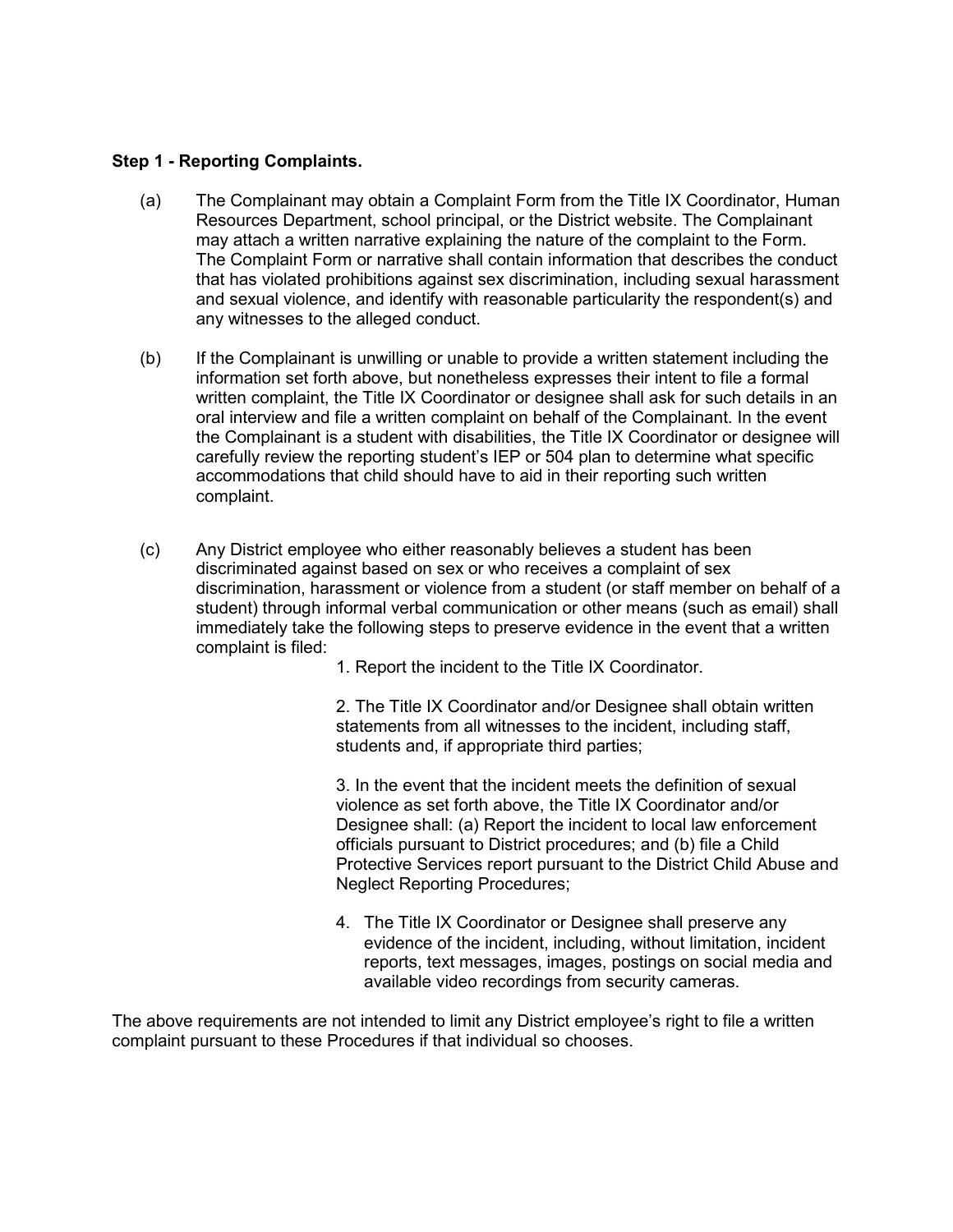#### **Step 2 - Determining Applicability of the Procedures.**

The Title IX Coordinator or Designee shall initially review the written complaint to determine whether the matter falls within the scope of these procedures. Within ten (10) days after the Complaint Submission Date, the Title IX Coordinator or Designee shall initiate an investigation of the matters alleged, or inform the Complainant in writing that the matters alleged in the complaint are not within the jurisdiction or authority of the District to investigate and that the District will not carry out any further investigation. If the matter does not involve allegations of discrimination within the scope of these procedures, the Title IX Coordinator or Designee shall forward the matter to the proper District administrative authority for review, if appropriate.

#### **Step 3 - Investigation.**

- (a) The Title IX Coordinator shall oversee that an adequate, reliable and impartial investigation of the complaint is conducted by the principal or designee of the school site where the student is enrolled, the employee is assigned, and/or where the alleged discrimination occurred.
- (b) In order to provide a neutral and objective investigation, neither the Title IX Coordinator, nor the principal or designee conducting the investigation shall be a party to the complaint in the investigation.
- $(c)$  In the event that the principal or his/her designee is not a neutral party, the Title IX Coordinator shall designate a neutral and objective administrator to conduct the investigation. In the event that the Title IX Coordinator is not a neutral party, the Superintendent shall designate a neutral and objective administrator to oversee the investigation. Where appropriate, the Title IX Coordinator may contact the office of the General Counsel who may designate an attorney to conduct or assist in the investigation subject to the oversight of the Title IX Coordinator.
- (d) In conducting the investigation, the designated investigator shall interview all parties identified in the complaint and other witnesses that the investigator determines may provide information relevant to resolving the complaint allegation(s). Both the Complainant and Respondent shall have the opportunity to identify witnesses to be interviewed and provide documentation or other evidence for the designated investigator to review.
- (e) The Title IX Coordinator or Designee shall consider the evidence compiled by the designated investigator and take whatever additional actions the Title IX Coordinator or Designee deems necessary to complete the investigation.
- (f) The Title IX Coordinator or Designee will maintain documentation of all proceedings, which may include written findings of facts, transcripts, notes, or audio recordings.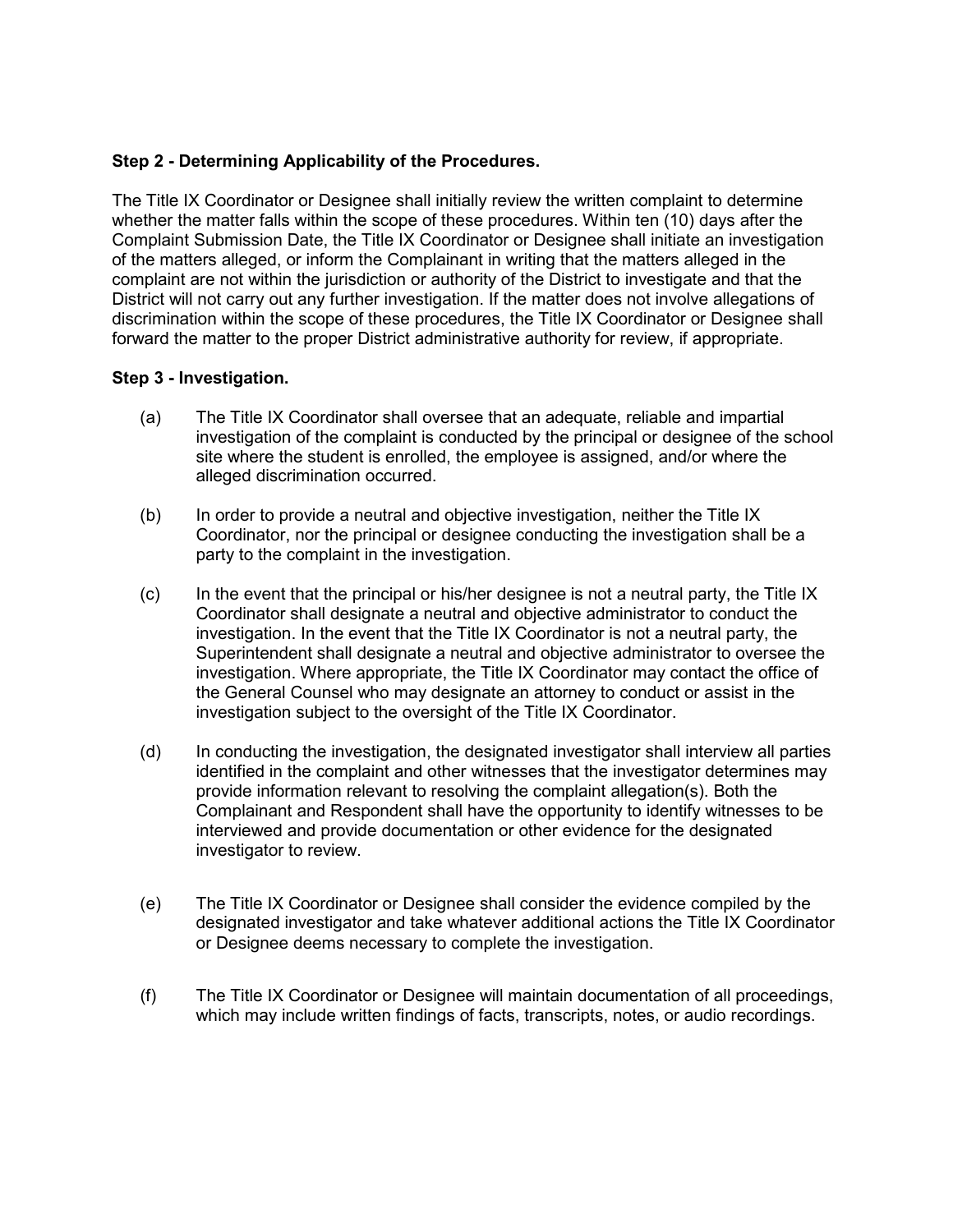#### **Step 4 - Notice of Resolution.**

- (a) Notice. The Title IX Coordinator shall notify both the Complainant and Respondent in writing within sixty (60) days from the Complaint Submission Date of the results of the investigation.
- (b) Written Determination. The Title IX Coordinator or Designee shall consider the totality of the evidence and determine whether the preponderance of the evidence establishes that the alleged discrimination occurred (i.e., it is more likely than not that discrimination/sexual harassment/sexual violence occurred).
	- (i) If the Title IX Coordinator or Designee determines that the preponderance of the evidence does not support the allegations of discrimination, the Complainant may appeal the determination pursuant to Step 5, below.
	- (ii) If the Title IX Coordinator or Designee determines that the preponderance of the evidence supports the allegations of discrimination by the Respondent, the Title IX Coordinator shall provide written findings and conclusions supporting the determination. In addition, the written determination shall make recommendations for

(A) immediately ending the discriminatory conduct;

(B) ways to remedy the discriminatory effects of any discriminatory behavior on the complaining party and, if applicable, the District's educational environment, and

(C) the steps to be taken to prevent the recurrence of any discriminatory or harassing conduct found to have occurred. The recommendations of the Title IX Coordinator or Designee shall become final and shall be implemented unless either party appeals as provided in Step 5 - Appeal Rights.

#### **Step 5 - Appeal Rights.**

- (a) A party not satisfied with the resolution in Step 4, above, may submit a written appeal within five (5) days to the Superintendent. The written appeal shall state with particularity the nature of the disagreement, the reasons underlying such disagreement, and how the outcome would be changed by reconsideration of the determination.
- (b) The Superintendent or designee shall conduct a review of the record to determine whether the preponderance of the evidence supports the determination. The Superintendent or designee shall issue a written decision and mail it to the parties within thirty (30) days of the receipt of the appeal. The Superintendent's decision is a final decision.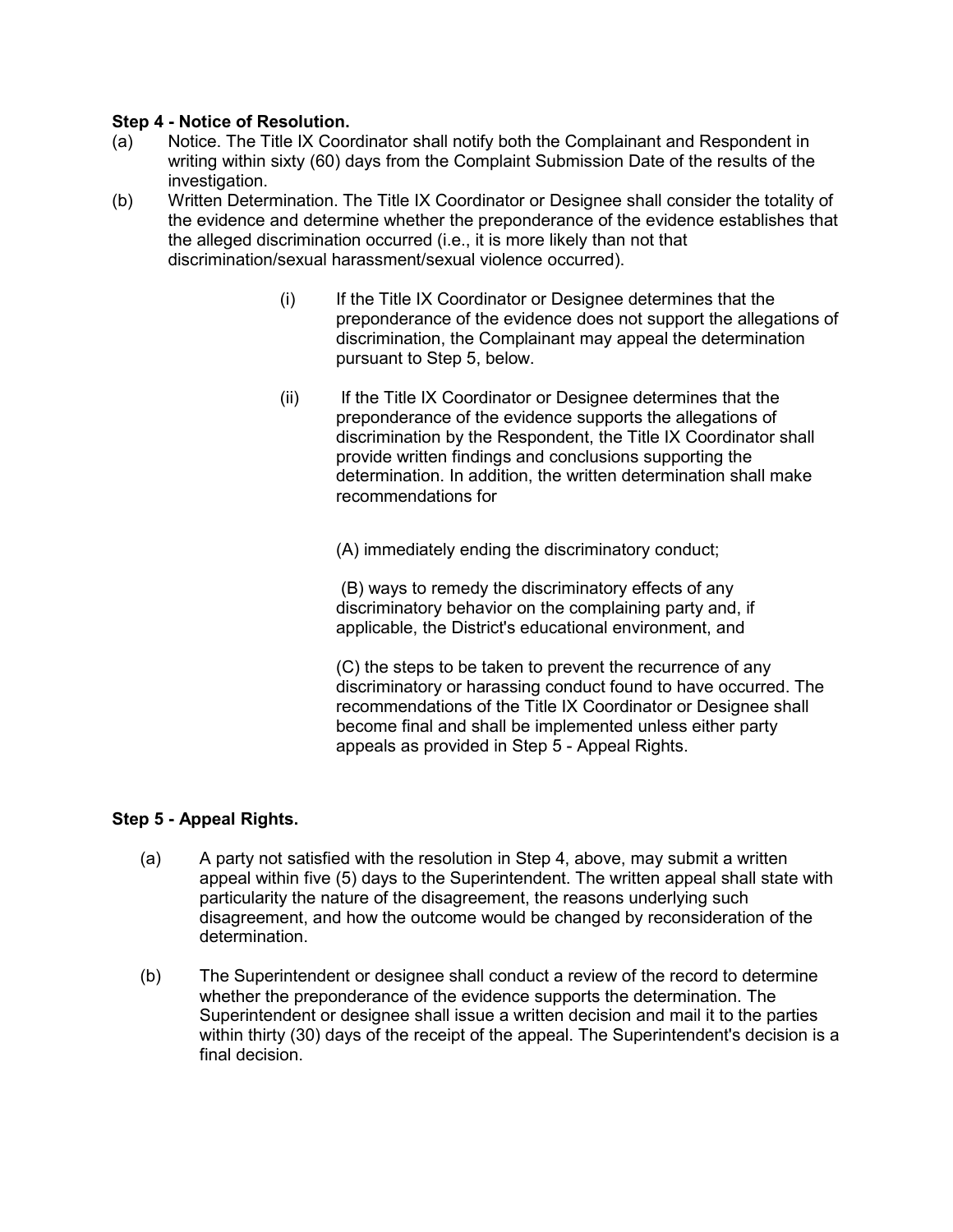#### **Step 6 - Complaints to an External Agency.**

If a party is not satisfied with the Superintendent's decision in Step 5, above, the party may file a complaint with the Office of Civil Rights ("OCR'') in Bakersfield, California. The contact information for the regional office:

OIA/OCR Central Region-Bakersfield 5100 Young Street, Bldg. B Ste, 160A Bakersfield, CA 93311 PH (661) 664-2054 FAX (661) 664-2036

# **IV. DISCIPLINE.**

Employees and students may be disciplined if it is determined through this procedure that discriminatory action, treatment, harassment or retaliation for complaining, has occurred in violation of federal or state laws or District policies. The Title IX Coordinator shall refer the matter to the appropriate District administrator to initiate disciplinary proceedings against the Respondent.

- A. Students. If the recommended disciplinary consequences involve either a longterm suspension or expulsion, the student is entitled to pursue the hearing and appeal rights pursuant to the District's board policies and California state law.
- B. Employees. If the disciplinary consequence involves discharge or termination, the employee's hearing and appeal California law and District policies will govern rights.

# **V. NO RETALIATION**

- A. Students, employees or parents who make complaints in good faith, shall be free from retaliation, coercion, and reprisal in seeking resolution of their complaint. Furthermore, persons acting as witnesses to a complaint, in good faith, shall be free from reprisal.
- B. Retaliation is a separate violation distinct from the initial underlying harassment or discrimination allegation. Claims of retaliation, submitted in good faith and in writing to the Title IX Coordinator, shall be investigated pursuant to these procedures. Individuals who engage in retaliation will be subject to discipline, regardless of whether there has been a finding of cause for the underlying complaint.

#### **VI. FALSE COMPLAINTS.**

A. Individuals who knowingly file a false or misleading complaints alleging harassment, discrimination or retaliation are subject to appropriate disciplinary action, including, but not limited to, dismissal of the complaint.